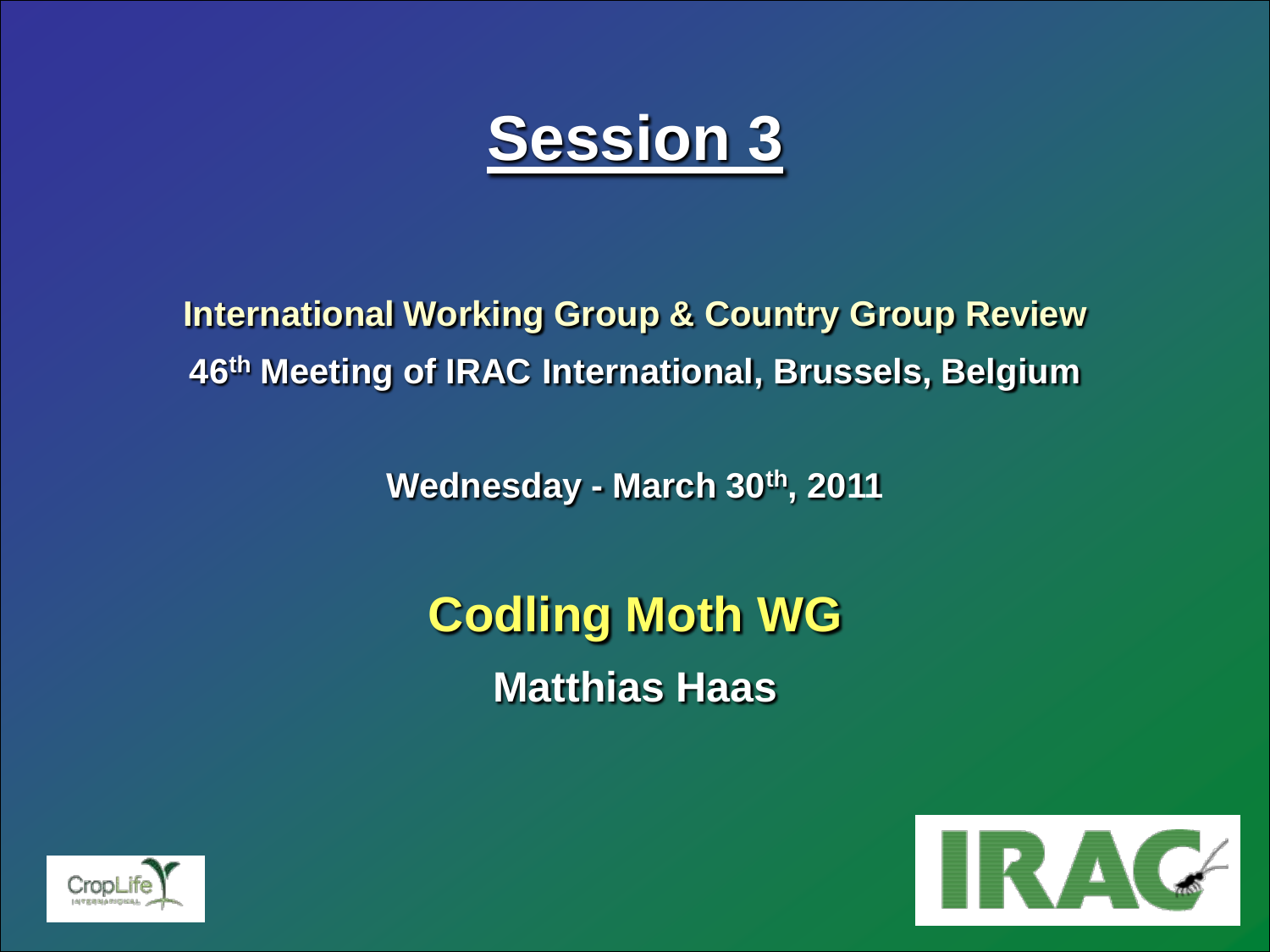

# **CM WG Team Members**

**Insecticide Resistance Action Committee**

Alan Porter **IRAC Coordinator** 

WG members: Company: Responsible: Matthias Haas **BCS (Chairman since 05)** D+ Benelux **Enrique Ariso Maktheshim South America** Jim Dripps Dow US, CDN Eric Andersen Cheminova EU, Russia, Japan Werner Heck BASF BASE BASE BU **Jean Paul Genay Mufarm France, EU** Narman McKinley **DuPont DuPont US** Celine Roux Makhteshim France, EU Robert Senn Syngenta EU, Global Harvey Yoshida **Dow** Dow US

Andrea Bassi DuPont (Chair until 04) EU, Middle East, Africa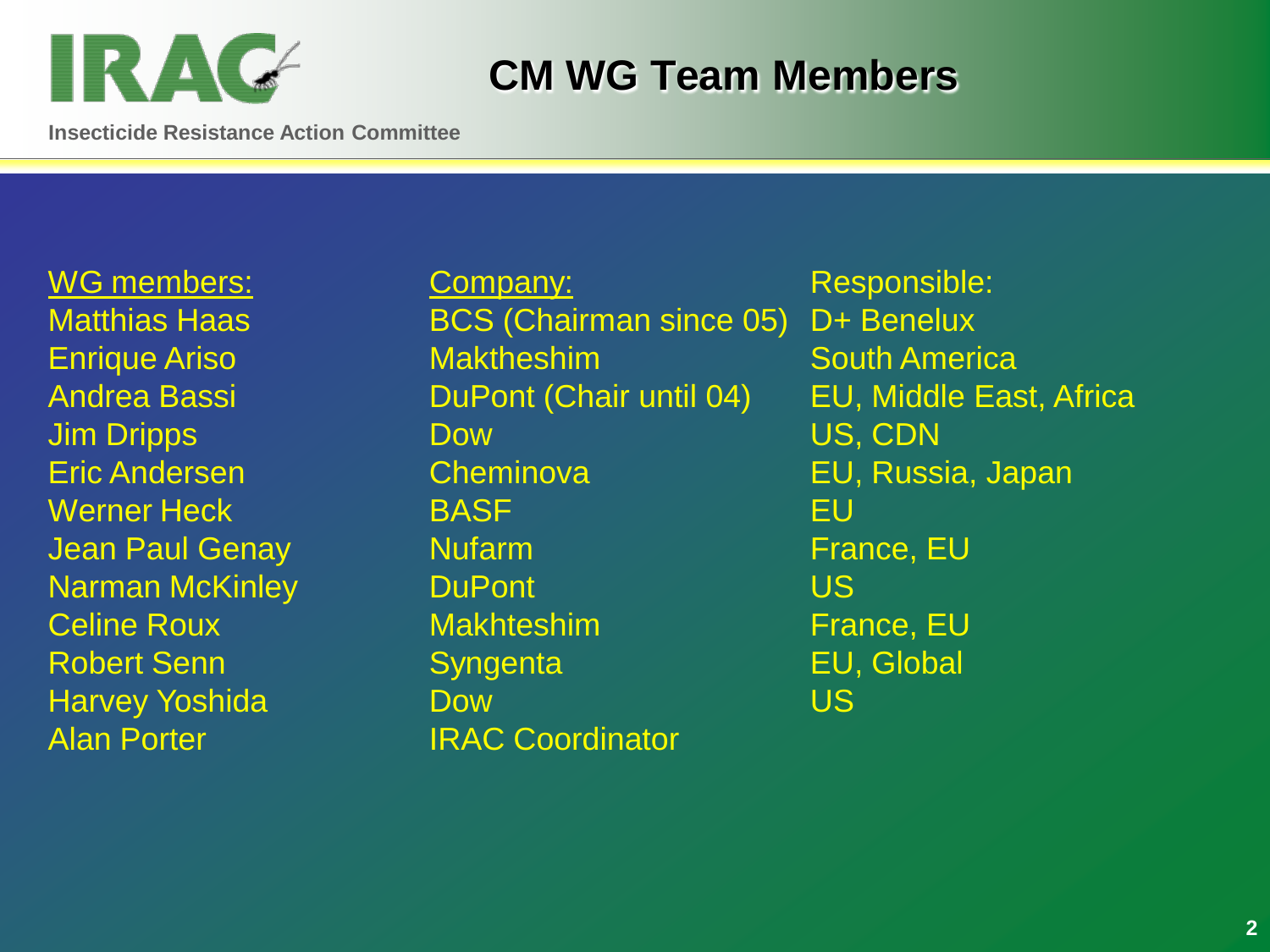

# **Codling Moth WG Activity**

Group has been pretty dormant after Spring Meeting:

- \* Complexity of generalisation of CM situation over geographic areas
- \* No high urgency in RM for CM
- \* Agreed merger with LEP WG

**Could only organise one conference call in 2010:**

**June 8, 2010 – Cancelled due to small participation Nov. 22, 2010 – Group decided to go for merger**

**E-mail exchanges: none**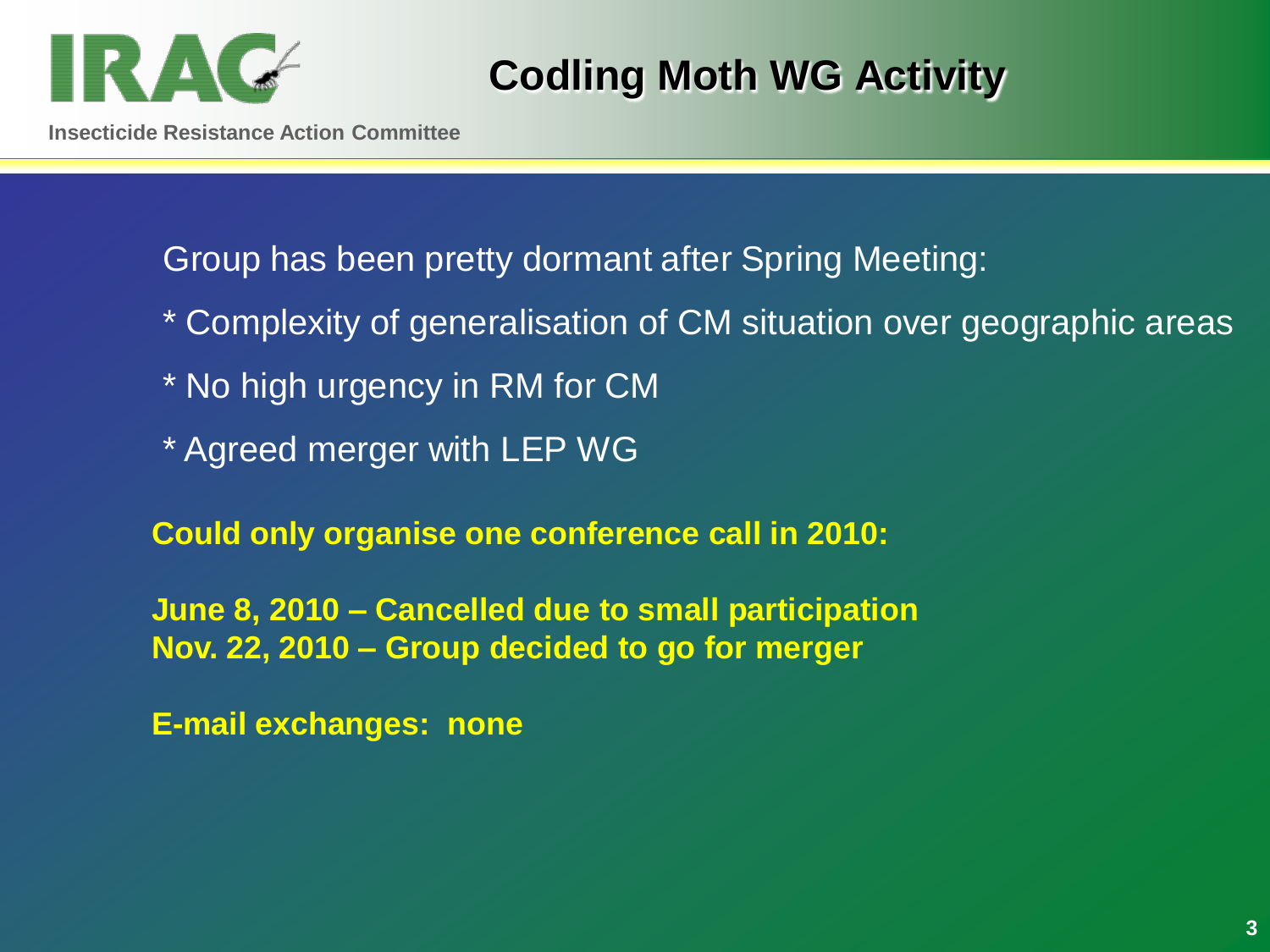

# **Goals & SMART Objectives 2010/2011**

**Insecticide Resistance Action Committee**

Finalization of working documents and path forward by task-splitting **done** Value extraction from the Product Matrix, Expert List, Questionnaire and Literature Collection Through 2010/11

## Educational, collection and sharing of knowledge

 $\Box$  Collection of literature, posters, presentations papers and articles for posting in the WG website section and the control of the control of the control of the control of the control of the control of the control of the control of the control of the control of the control of the control of the control of the con □ Issue of general guidance/principles for sustainable CM control abandonded

Through Q3 2010

Continue the WG visibility effort via new initiatives (e.g. mailing list, symposia) done?  $\Box$  To get the IRAC CMWG known and being recognized as interlocutors for the Codling Moth experts.

Through Q4 2010 Design and support new collaborative CM resistance studies aimed at valuing unambiguous detection and validation (e.g. biochemical + suitable bioassay with "multiple" critical concentrations) and the concentrations of the concentrations of the concentrations of the concentrations of the concentrations of the concentrations of the concentrations of the concentrations of the concentrations of the

 $\Box$  To facilitate a new standard of CM resistance studies to support the needs of new countries where CM resistance seems to be more of an issue (e.g. Bulgaria, Poland, Iran)

Through 2010/11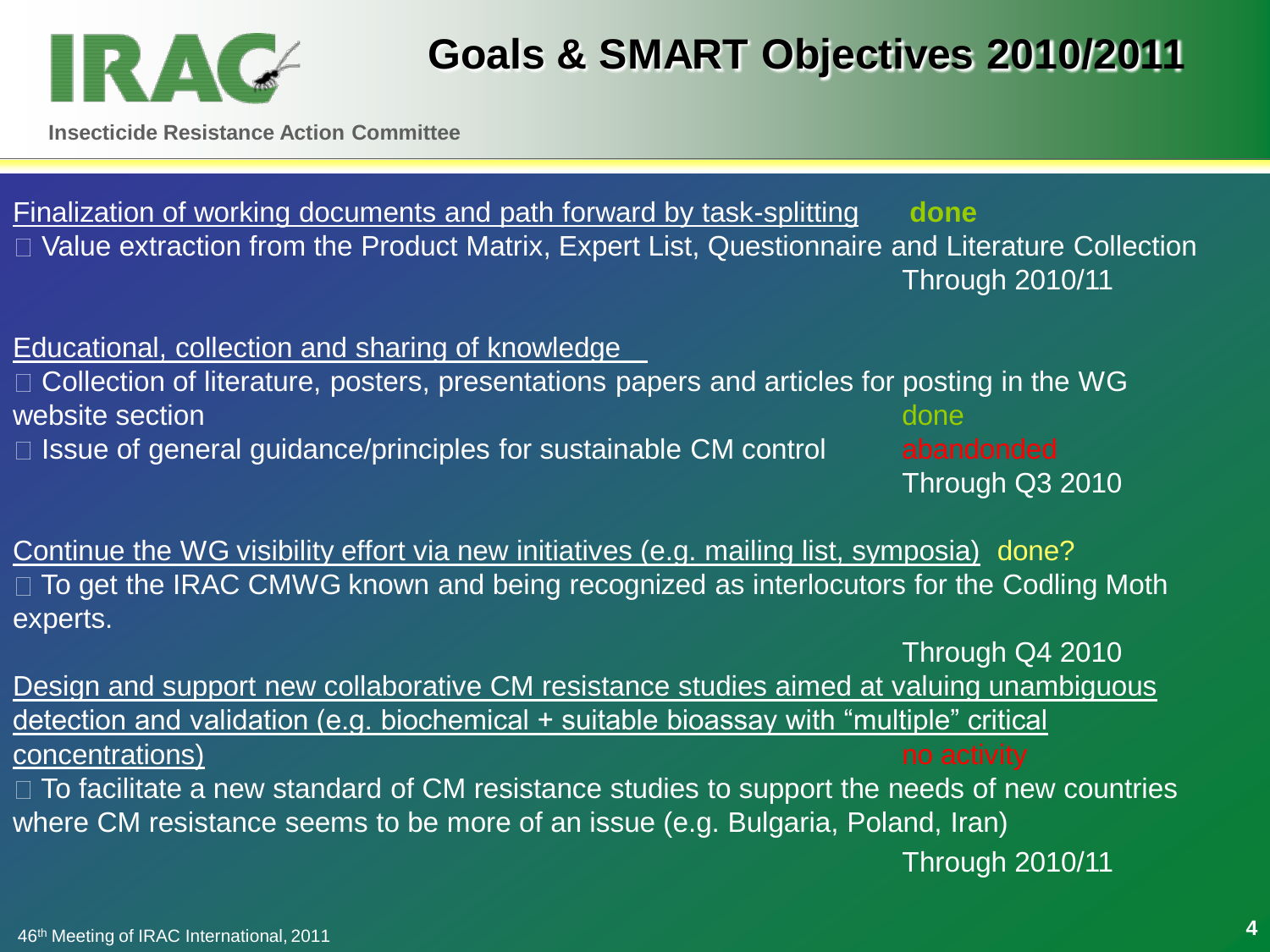

**CMWG documents**

- **The expert list (Matthias, Jim, Andrea)**
- **The Product Matrix (Andrea, Jim)**
- **The Poster (Andrea, Jim)**
- **The Questionnaire summary spreadsheet (Robert)**
- The IRAC bioassay method for CM sensitivity monitoring<sup>\*</sup>, ■ The CM RM guidance document (Andrea, Matthias, Eric)

## **\* with Diamide & Methods w. groups**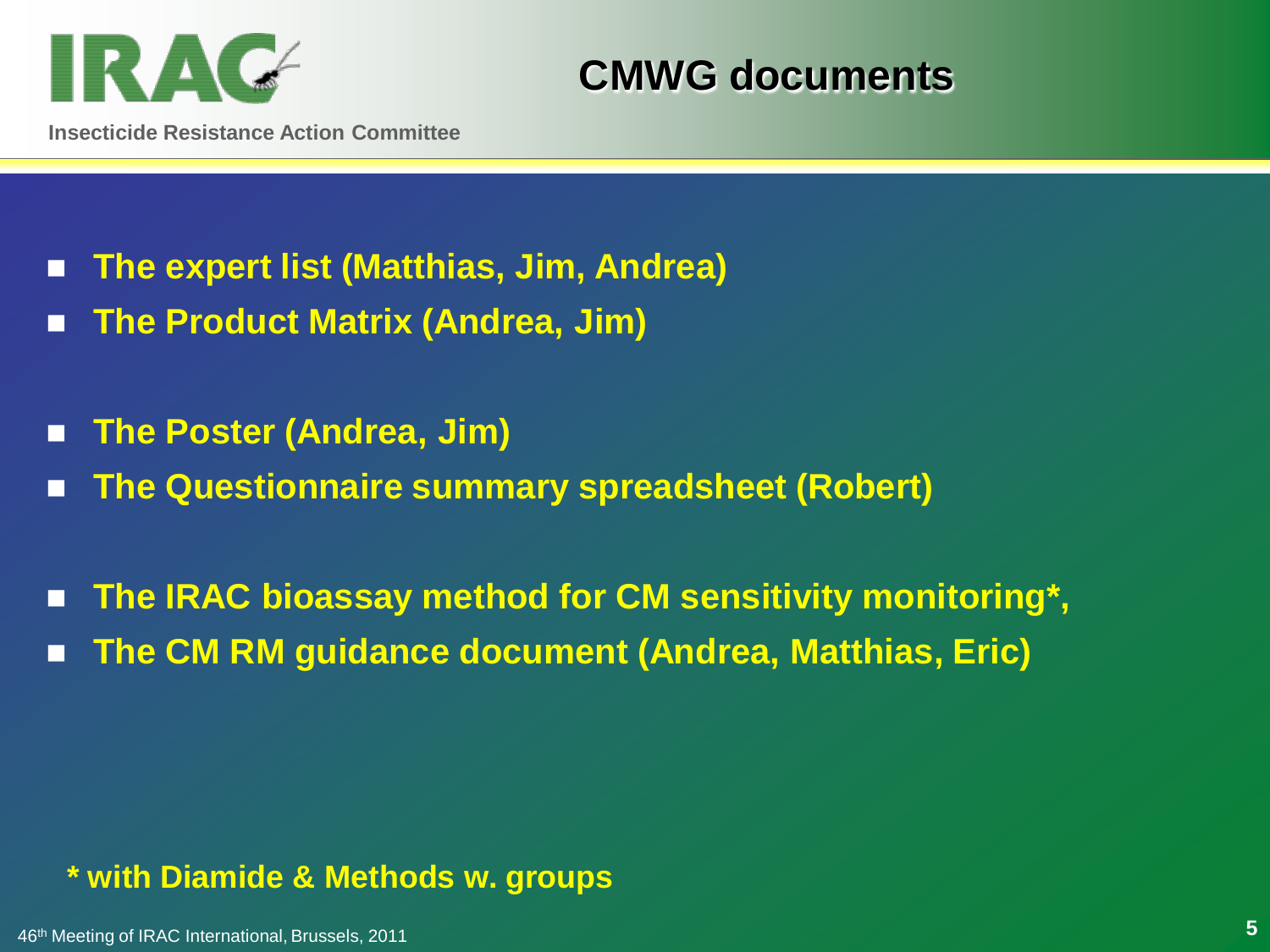

**The external "expert list" Matthias**

■ The CMWG wishes to inform and involve external CM resistance **and crop experts**

The expert list did not see any update since our last meeting, adding experts from the US and Canada. Eric reported interest for this list from participants of the last Spring meeting.

So we decided to put this list on the member's webside of IRAC.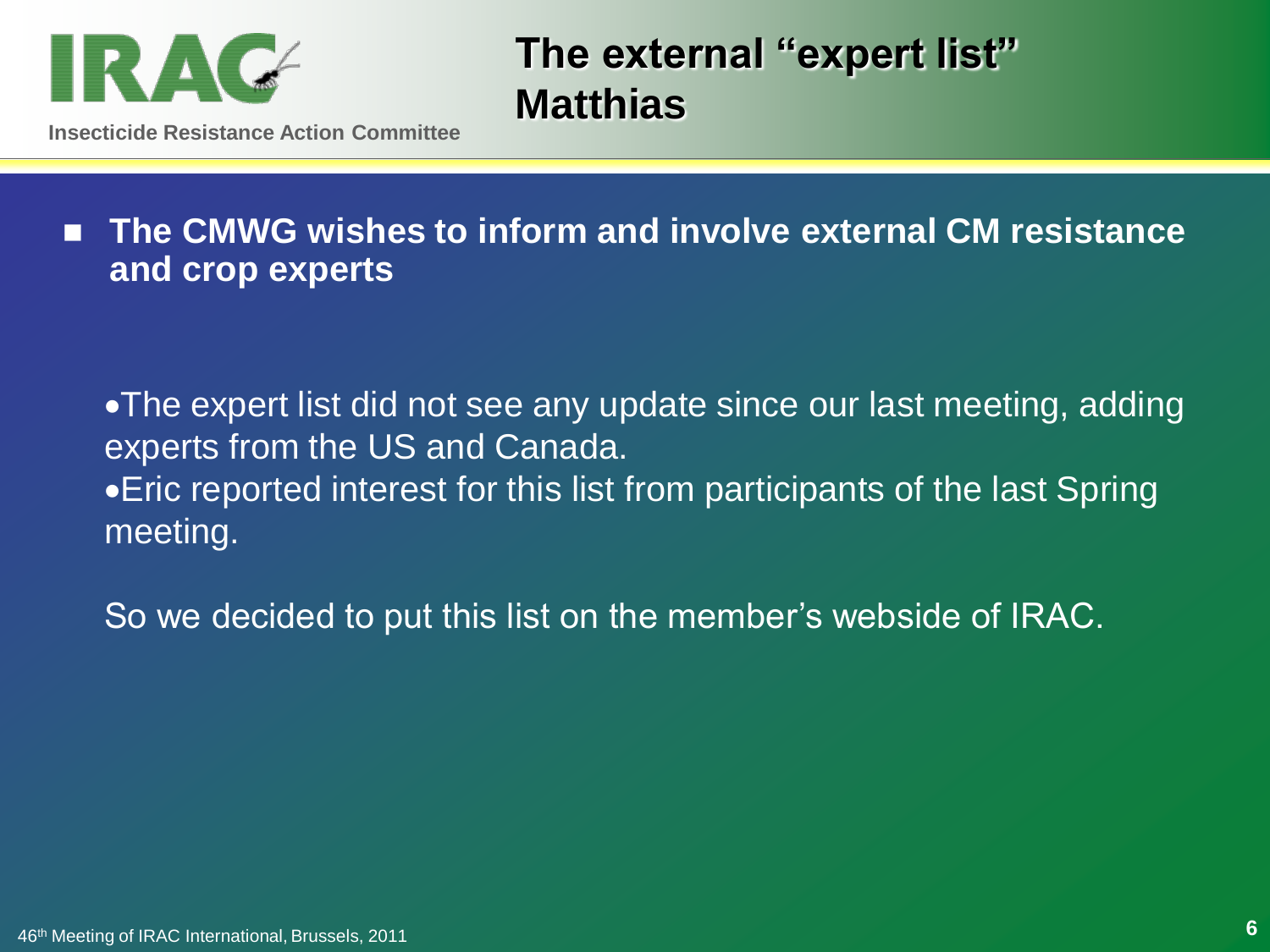

# **The Matrix Andrea, Jim**

**Insecticide Resistance Action Committee**

| <b>ACTIVE</b><br><b>INGREDIENT LIST</b> | <b>MOA/CHEMICAL</b><br><b>SUB-GROUP</b> | <b>BIOASSAY METHOD</b> | RECOMMENDED             |      | <b>BIOASSAY TARGET STAGE</b> | <b>METHOD</b><br><b>DESCRIPTION</b> | <b>AVAILABLE</b> | <b>BASELINE</b><br>AVAILABLE |                         |            | <b>DIAGNOSTIC</b><br>CONCENTRATION<br>AVAILABLE | PRODUCT<br><b>CONTACT NAME</b><br>E-MAIL |
|-----------------------------------------|-----------------------------------------|------------------------|-------------------------|------|------------------------------|-------------------------------------|------------------|------------------------------|-------------------------|------------|-------------------------------------------------|------------------------------------------|
|                                         |                                         | <b>YES</b>             | <b>NOT</b>              | EGGS | LARVAE                       | <b>YES</b>                          | <b>NOT</b>       | <b>YES</b>                   | <b>NOT</b>              | <b>YES</b> | <b>NOT</b>                                      |                                          |
|                                         |                                         |                        |                         |      |                              |                                     |                  | <b>INTERNAL</b><br>DATA      |                         |            |                                                 |                                          |
| Carbaryl                                | 1A Carbamates                           |                        | χ                       |      |                              |                                     |                  |                              |                         |            |                                                 |                                          |
| Methomyl                                |                                         |                        | Χ                       |      |                              |                                     |                  |                              |                         |            |                                                 |                                          |
| Thiodicarb                              |                                         |                        | $\overline{\mathsf{x}}$ |      |                              |                                     |                  |                              |                         |            |                                                 |                                          |
| Azinphos-methyl                         | 1B Organophosphates                     |                        | Χ                       |      |                              |                                     |                  |                              |                         |            |                                                 |                                          |
| Chlorpyrifos                            |                                         |                        | χ                       |      |                              |                                     | χ                |                              | χ                       |            | χ                                               |                                          |
| Chlorpyrifos-methyl                     |                                         |                        | $\overline{\mathsf{x}}$ |      |                              |                                     |                  |                              |                         |            |                                                 |                                          |
| Malathion                               |                                         |                        | $\overline{\mathsf{x}}$ |      |                              |                                     | X                |                              | $\overline{\mathsf{x}}$ |            | χ                                               |                                          |
| lambda-Cyhalothrin                      | 3A Pyrethroids                          |                        | Χ                       |      | χ                            |                                     | χ                |                              | χ                       |            | χ                                               |                                          |
| gamma-Cyalothrin                        |                                         |                        |                         |      |                              |                                     |                  |                              |                         |            |                                                 |                                          |
| beta-Cyfluthrin                         |                                         |                        | $\overline{\mathsf{x}}$ |      |                              |                                     |                  |                              |                         |            |                                                 |                                          |
| Deltamethrin                            |                                         |                        | Χ                       |      |                              |                                     |                  |                              |                         |            |                                                 |                                          |
| Thiacloprid                             | 4A Neonicotinoids                       | χ                      |                         |      | $\overline{X}$               | Χ                                   |                  | χ                            |                         | χ          |                                                 | R. Nauen                                 |
| Emamectin benzoate                      | 6 Avermectins                           |                        | Χ                       |      |                              |                                     |                  |                              |                         |            |                                                 |                                          |
| Fenoxycarb                              | 7B Phenoxy-phenylethers                 | Χ                      |                         | χ    |                              | X                                   |                  | χ                            |                         |            | X                                               |                                          |
| Lufenuron                               | 15 Benzoylureas                         |                        | $\overline{\mathsf{X}}$ |      | χ                            |                                     | χ                |                              | $\overline{\mathsf{X}}$ |            | Χ                                               |                                          |
| Triflumuron                             |                                         |                        | χ                       |      |                              |                                     |                  |                              |                         |            |                                                 |                                          |
| Methoxyfenozide                         | 18 Diacylhydrazines                     |                        | Χ                       |      |                              |                                     |                  |                              |                         |            |                                                 |                                          |
| Indoxacarb                              | 22A Oxadiazine                          | Χ                      |                         |      | χ                            | X                                   |                  | χ                            |                         |            | χ                                               | J L Rison                                |
| Flubendiamide                           | 28 Diamides                             |                        | χ                       |      |                              |                                     |                  |                              |                         |            |                                                 |                                          |
| Chlorantraniliprole                     |                                         | χ                      |                         |      | χ                            | X                                   |                  | χ                            |                         |            | χ                                               | P C Marcon                               |

This document is to be seen as internal working document of the CMWG. Harvey proposed to still update this list by adding new compounds like Spinetoram, or Emamectin?; if the compound has uses against CM at least in one country.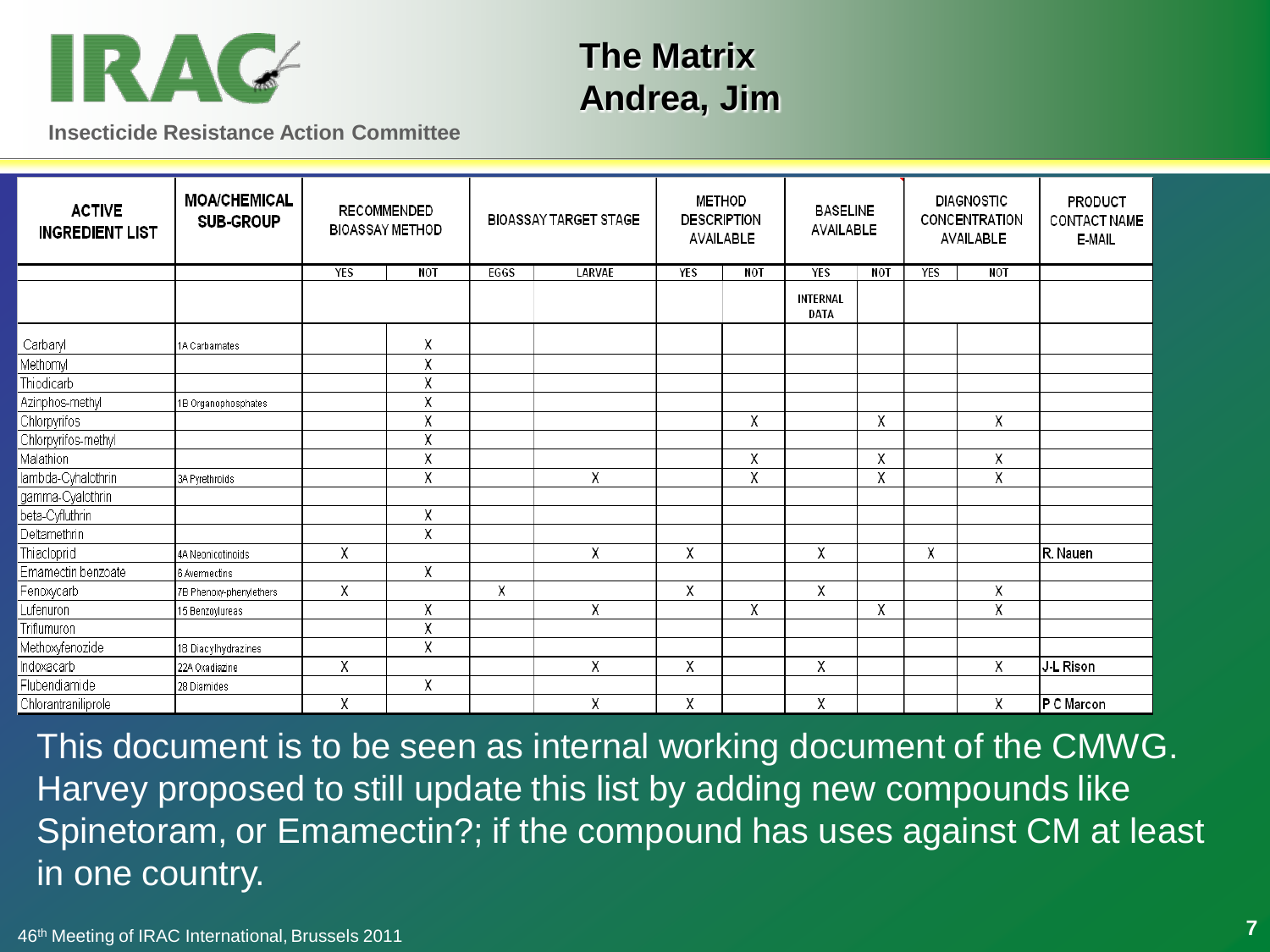# **The IRAC Codling Moth Working Group:** Aims & Scope **WWW.irac-online.org**

5<sup>th</sup> instar

Sensitive<br>Electrophoretic banding pattern showing diversified esterase isoforms in OP resistant 5th<br>Electrophoretic instar Codling Moth larvae (Courtesy of Dr. Manicardi)

**Insecticide Resistance Action Committee**

### . **Introduction to IRAC**

IRAC formed in 1984 to provide a coor "nated industry response to the development of resistance in insect and mite pests. The **Internal Mission** is to:



IRAC International today operates in three major sectors  $\blacksquare$ Plant Biotechnology). It comprises 13 International Country/Regional Groups (India, S.E. Asia, Brazil, S. Africa, UC, sees IRM as an integral part of IPM.

### **IRAC Codling Moth Working Group**

The Codling Moth Working Group was established in 2000 to deal with increased occurrence of C. Moth resistance in the 90's. Since then the scenario has significantly changed. IRAC has reactivated the Codling Moth Working Group to tackle the issues and opportunities for improved IRM (Insect Resistance Management) as a result of the new scenario.

Insect resistance is a heritable change in the sensitivity of a pest population that is reflected in the repeated failure of a product to achieve the expected level of control when used according to the label recommendation for that pest species.

Insect Resistance is an example of "evolution in action", showing how selective forces can produce changes in the gene frequency of a population.

First documented case of C. Moth resistance was in 1928 in the US, to arsenite. Since then the situation has evolved in relation to the control tools available.

• Gather and share updated feedback on Codling Moth resistance (industry, expert panel, fruit growers) • Facilitate networking between the industry and the

• Support research work aimed to standardize bioassay

• Ensure a longer effective life for the available toolbox • Provide IRM guidance and contribute to local IRM strategies, including the new chemical classes recently

scientific/ advisory community

insect stage

methods & improve their reliability • Foster adoption of confirmatory assays on target

introduced (resistance avoidance).



Effective use of semio-chemicals for Mating Disruption can be a major factor in reducing insecticide driven selection pressure.

### . **Codling Moth Resistance Mechanisms & IRM**

Mechanisms Resistance to a specific insecticide can be due to different resistance mechanisms

Metabolic resistance (modified enzymatic activity: MFO, GST, EST) Target-site resistance (KDR, MACE) Reduced penetration and behavioural changes.

Amechanism(s) of resistance is not characterized and in order to prevent the onset of resistance  $\cdot$  resistance avoidance) intelligent use of MoA alternation (i.e. between consecutive Codling Moth  $\cdot$  ther semio-chemical

Can L.<br>
The same M...<br>
There can be diversity of the me<sub>ture</sub><br>
Differential engraphical response between products within<br>
different geographical areas<br>
The diversity of the me<sub>ture</sub><br>
Different metabolic profiles (enzyme

### **Bioassay and Monitoring for Resident**

- Diagnoosing metaboloic resistance<br>
v-The analysis of the enzymatic activity (MFO, GST, EST) in a Codling<br>
Moth population is a key element for resistance evaluation<br>
Moth population is a key element for resistance evaluati
- 
- 
- By itself, knowing the enzymatic profile of a given population does not allow to predict the field resistance nor the effectiveness of insecticide "X"

• Cross-resistance does not always concern all the insecticides with the same MoA. Azinphos-resistant C. Moth may be susceptible to Chlorpyrifos and viceversa.

### Routine vs validatory assays

- In the last decade, large scale monitoring for field resistance mostly relied on topical application to diapausing Codling Moth larvae
- Recent authoritative studies have confirmed their validity for IGRs, but questioned their reliability for the prediction of field resistance with some neurotoxic insecticides
- By itself, significantly higher response in a routine monitoring conducted on non-target insect stage,
- does not allow to predict field resistance, unless validated with additional target-specific assays • Validatory tests should include multiple insecticide concentrations.
- Bioassaying the target-stage
- Resistance monitoring should be preferentially done on the target instar
- For larvicidal products, ingestion bioassays on neonate larvae (F1or F2 of the feral population)
- normally provide a more reliable indication of the field situation than topical application to diapausing larvae.

### . **Scenario Changes & Trends**

|                                                   | 2000            | 2010         | 2015         |
|---------------------------------------------------|-----------------|--------------|--------------|
| No. of MoA available for codling moth control*/** | 8               | 10           | n.a.         |
| No. of individual insecticides available***       | High            | Decreasing   | Fewer        |
| Use of semiochemicals (Mating Disruption)         | Minor           | Moderate     | Major        |
| <b>Microbial insecticides</b>                     | Minor           | Moderate     | Moderate     |
| <b>Biological control</b>                         | Minor           | <b>Minor</b> | Minor        |
| Regulatory pressure                               | 1 <sub>ow</sub> | High         | Decreasing   |
| Food-chain pressure                               | Low             | High         | Decreasing   |
| Field Resistance issues***/****                   | Moderate        | Decresing    | $1$ $\alpha$ |
| Resistance knowledge and investigation tools      | Moderate        | Increasing   | High         |

four introduced in 1997-2000, two in 2007-10

according to IRAC MoA classification (version 6.1)

- in terms of chemical control measures, the cut-off criteria in the current revision of EU Directive 91/414 may concern 60-80% of the available insecticides, with a great impact on sustainable control
- it'll depend on the implementation of the other factors. Assumption is that sustainable insecticide use will continue to be possible and implemented. In this respect, increased use of non-chemical tools will play a key role
- Major factors affecting the current scenario vs year 2000
- Increased adoption of semio-chemicals for Mating Disruption
- Reduction of chemical toolbox due to regulatory & food-chain pressure
- Improved investigation tools for resistance detection and confirmatory assays

### **Insecticides & MoA for Codling Moth**

|                 | Inan and Harvey                                        |                                   | COMMON<br><b>NAMES</b>                                                                    |
|-----------------|--------------------------------------------------------|-----------------------------------|-------------------------------------------------------------------------------------------|
|                 |                                                        |                                   | Carbaryl, Methomyl                                                                        |
|                 |                                                        |                                   | Azinphos-methyl, Chlorpyrifos, Malathion,<br>Diazinon, Parathion, Phosmet, Phosalone etc. |
|                 |                                                        |                                   | lambda-Cyhalothrin, beta-Cyfluthrin,<br>: methrin. Deltamethrin. Etofenprox. etc.         |
|                 |                                                        |                                   | Slufenoxuron, Lufenuron.<br>"zuron, Triflumuron, etc.                                     |
|                 |                                                        |                                   |                                                                                           |
| 22A             | Voltage dependant Na <sup>+</sup> channel blockers     | Oxadiazin-                        |                                                                                           |
| 5               | Nicotinic acetylcholine receptor allosteric activators | Spinosyns                         | oram                                                                                      |
| 18              | Ecdysone receptor agonists                             | <b>Diacylhydrazines</b>           | Tebufenozide, Methoxyfenozide                                                             |
| 7R              | Juvenile hormone mimic                                 | Phenoxyphenoxy-<br>ethylcarbamate | Fenoxycarb                                                                                |
| $6\overline{6}$ | Chloride channel activators                            | Avermectins                       | Emamectin-henzoate                                                                        |
| 28              | Rvanodine receptor modulators                          | <b>Diamides</b>                   | Flubendiamide, Chlorantraniliprole                                                        |
|                 |                                                        |                                   |                                                                                           |

• The toolbox is not empty. Ten different modes of action are currently available for control of Codling Moth, whose two are novel. Although efficacy level may vary, all of them are relevant to ensure the MoA diversity needed for sustainable control The available toolbox should be locally qualified with the no. of authorized MoA/products, the year of consistent introduction for C. Moth control and the relative efficacy level provided.





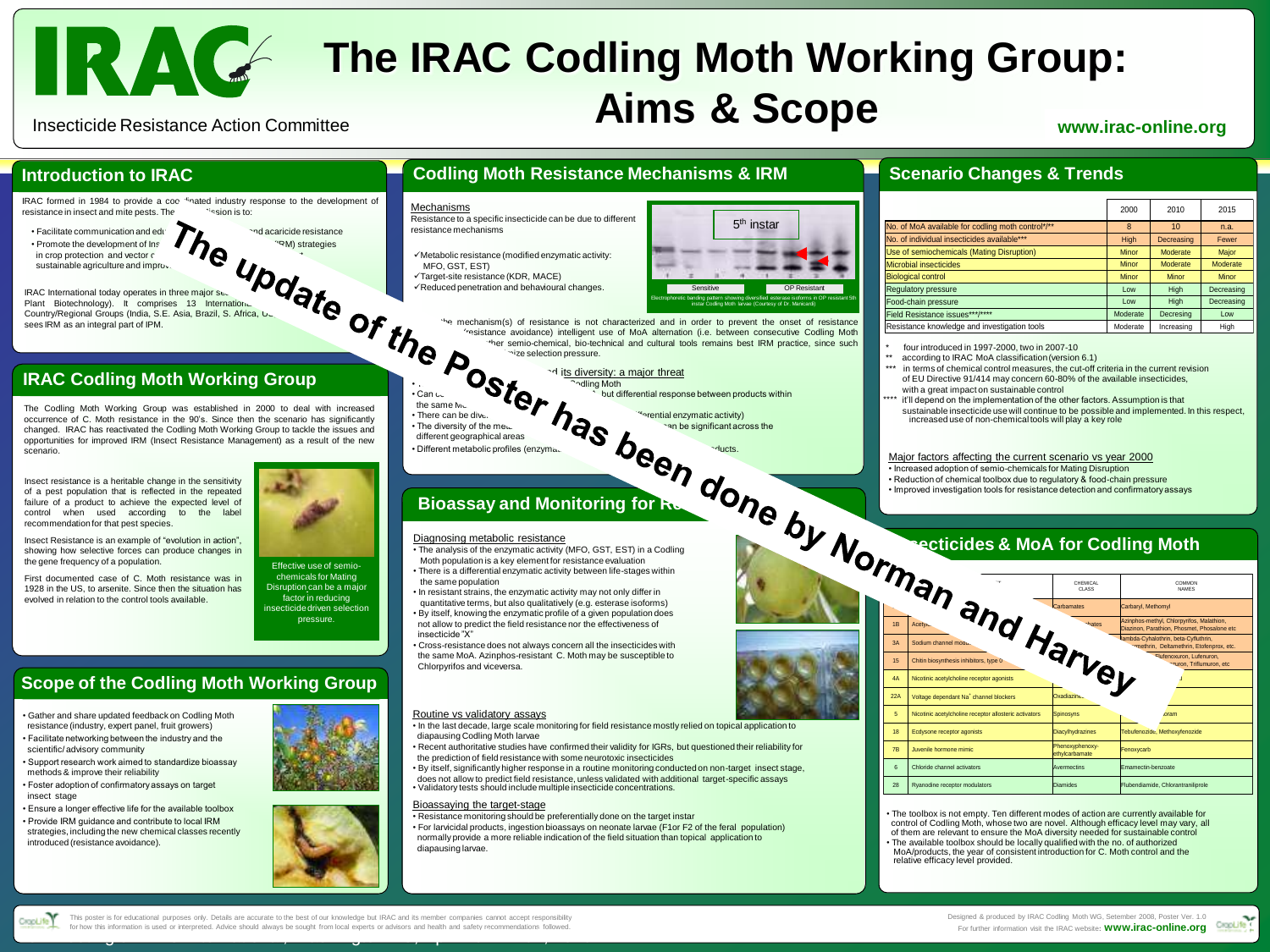

**Insecticide Resistance Action Committee**

## **Regional Survey of Codling Moth Resistance** Designed for given region

Basic Field data in **XXX Country** :

- 1. Planted area of pomefruits : 62 000 ha
- 2. Area treated against Codling Moth : 55 000 ha
- 3. 2 generations of CM, in average (1 in North of France, 3 in South of France).
- 4. Timeframe of recommended CM control :
	- South-East of France : 3-4 appl/ May , 3-4 appl/June, 3 appl/July, 3 appl/August
	- South-west of France : 3 appl/ May , 3 appl/June, 2-3 appl/July, 2-3 appl/August
	- West / North of France : 3 appl/ May , 2-3 appl/June, 2 appl/July, 2 appl/August
- 5. Economic threshold of infestation : 2%

## **The internal company feedback resulted in reports for 14 of 15 the originally prioritized countries! There is hardly any external feedback!**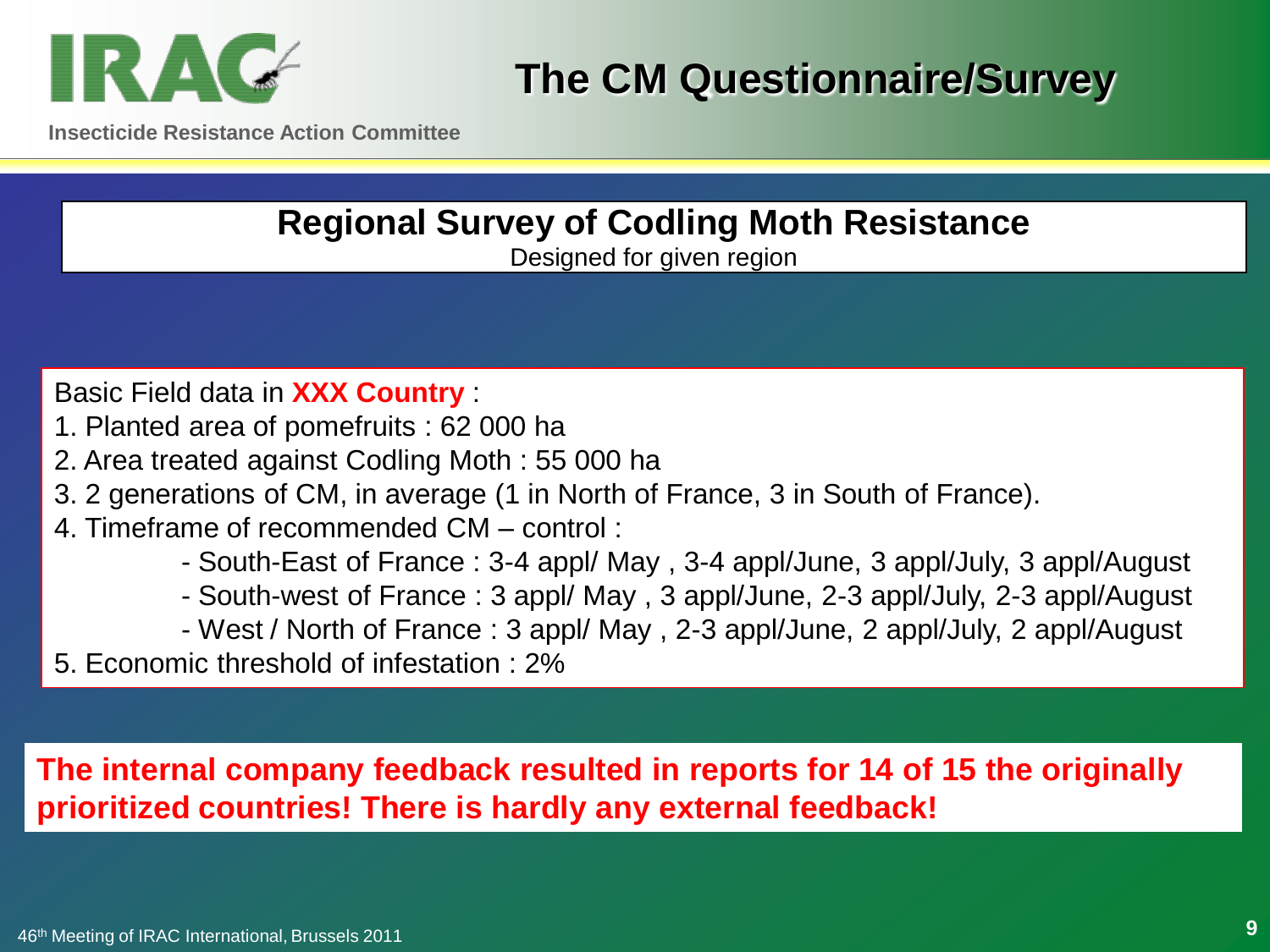

**CM RM guidance document (Andrea, Matthias, Eric)**

**Kind of general guidance (see neonics, diamide)**

■ A draft available for circulation later in 2010? geographies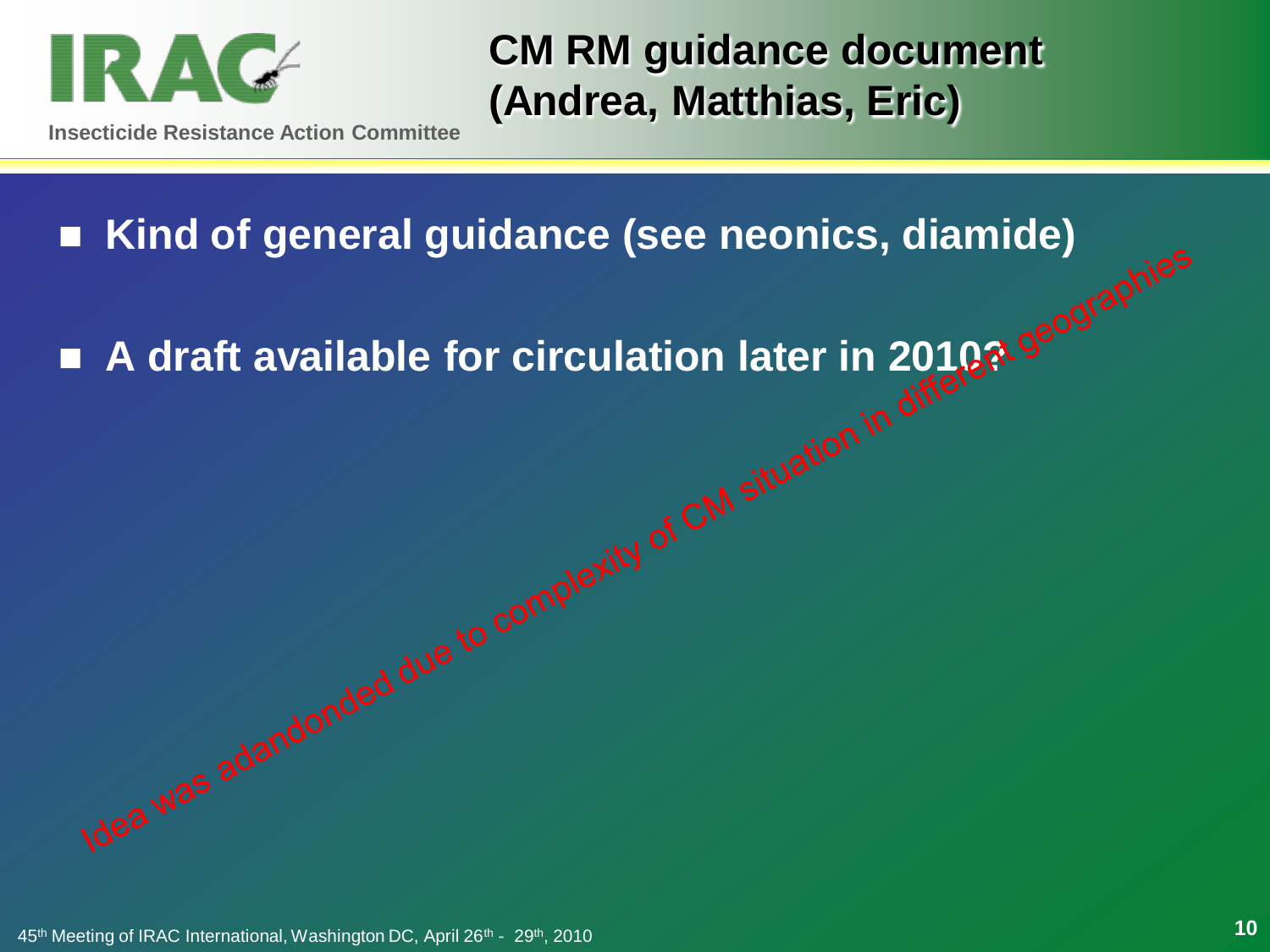

**Literature and article collection Werner**

**Insecticide Resistance Action Committee**

# **Literature & article collection (methods etc.) for posting in IRAC website dedicated space (through 2Q 09)**

A significant number of papers, presentations and other tech info has been collected since Aug. 08

 **Circulate & review draft of diet-incorporated method (suitable for larvicidal CM insecticides). Through 2Q 09** (In agreement with the Method and Diamide teams)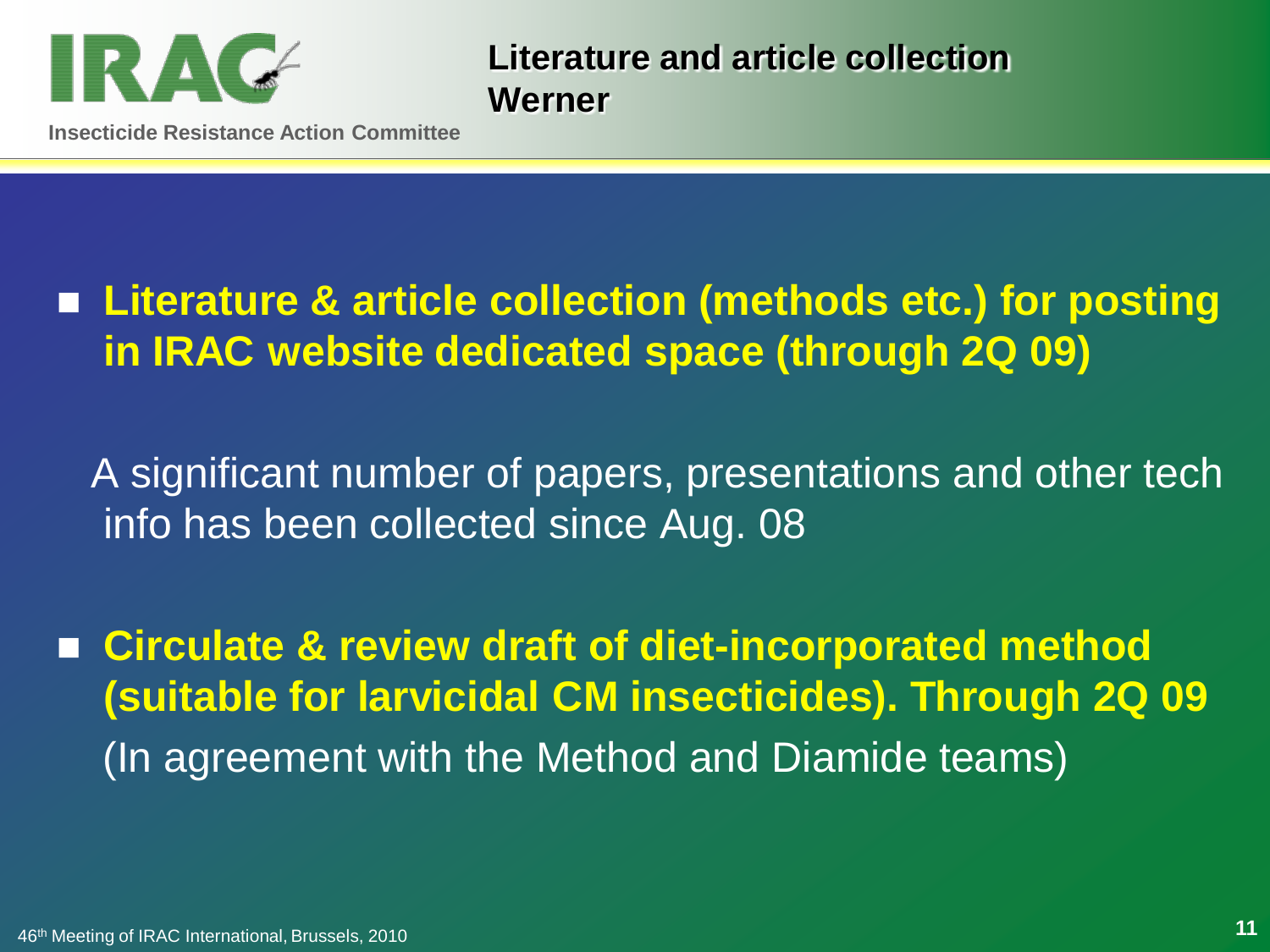

# **IRAC bioassay method for CM sensitivity monitoring**

**Insecticide Resistance Action Committee**

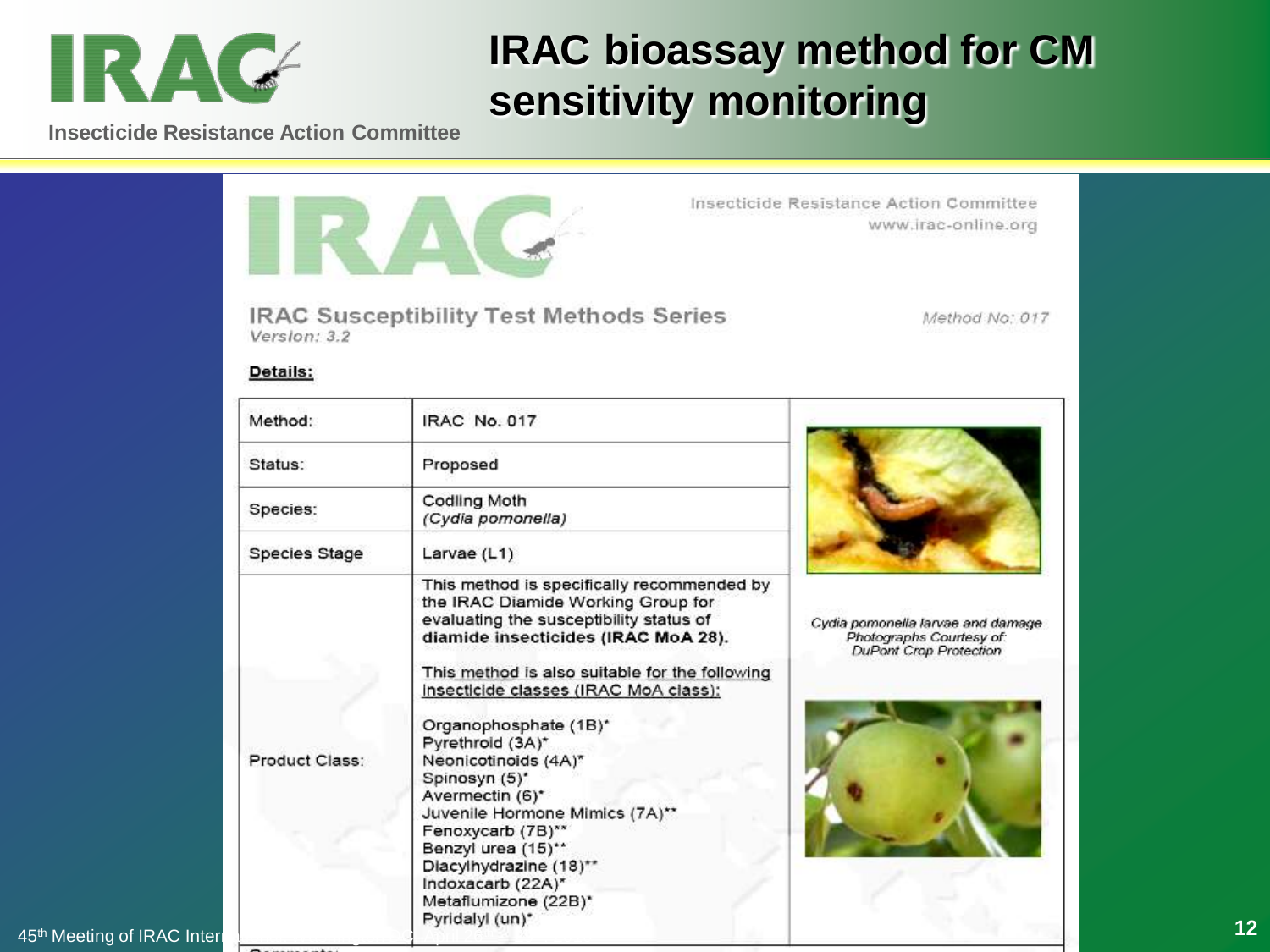

**CMWG final decision on merger Nov 22-2010 concall minutes**

**Insecticide Resistance Action Committee**

## **Merger with the Lepidopteran Working Group**

**The members participating and (beforehand the excused members) agreed that we aim for a merger with the Lepidopteran WG.**

A respective proposal will be notified to the executive of IRAC by Matthias and we shall finally decide on details on the IRAC Spring meeting (March 28<sup>th</sup> to 31<sup>st</sup>, 2011).

For handover a reasonable time frame shall be set up (6 months up to a full year 2011).